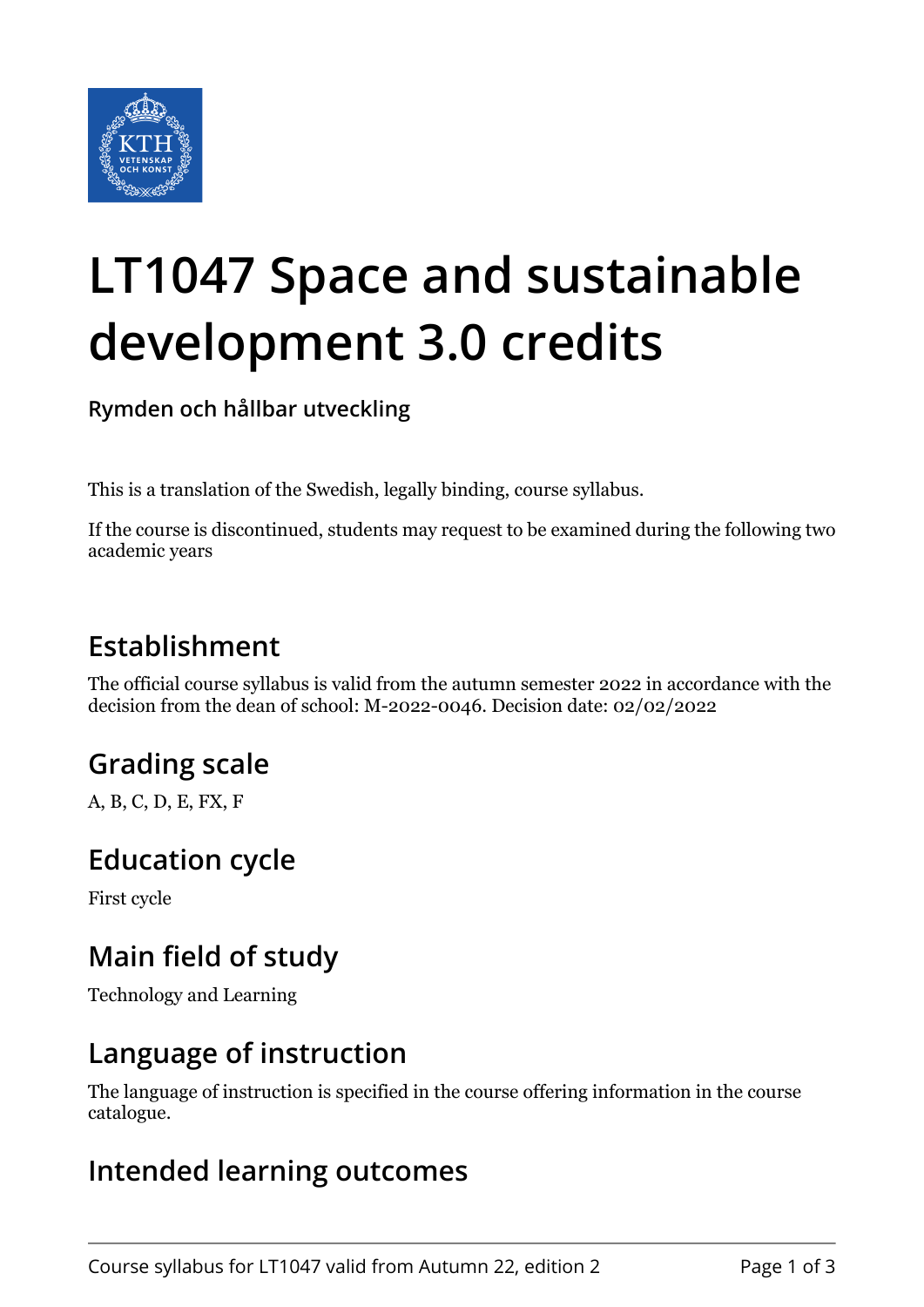The course intends to develop the participants' skills in teaching and learning and didactics to teach about space and sustainable development in STEM (Science Technology, Engineering and Mathematics) subjects.

On completion of the course, the student should be able to:

- give an account of basic concepts and phenomena in the field of space and sustainable development
- discuss current society issues where space and sustainable development have large importance and how these can be introduced for pupils
- give an account of and problematise general didactic aspects in STEM subjects
- orientate oneself in current practices and didactic research in basic STEM teaching with space theme
- analyse relevant course syllabi and subject plans to identify items and contents where sustainable development and the space can be used
- plan and evaluate teaching for pupils, with a theme of sustainable development and space, in one or more STEM subjects.

#### **Course contents**

Space related science and technology that can be used for teaching for sustainable development, for example satellite data, earth observations, environmental technology. Technology and natural sciences that can be used in fields such as sustainable space cities or space stations; cultivation techniques, purification techniques and materials science. Didactic aspects for interdisciplinary teaching in space and sustainability, especially how one brings up society issues and one let pupils take position based on complex situations.

# **Specific prerequisites**

Completed teacher education or at least 180 higher education credits in ongoing teacher education.

# **Examination**

- INL1 Assignment, 2.0 credits, grading scale: A, B, C, D, E, FX, F
- SEM1 Seminars, 1.0 credits, grading scale: P, F

Based on recommendation from KTH's coordinator for disabilities, the examiner will decide how to adapt an examination for students with documented disability.

The examiner may apply another examination format when re-examining individual students.

# **Ethical approach**

• All members of a group are responsible for the group's work.